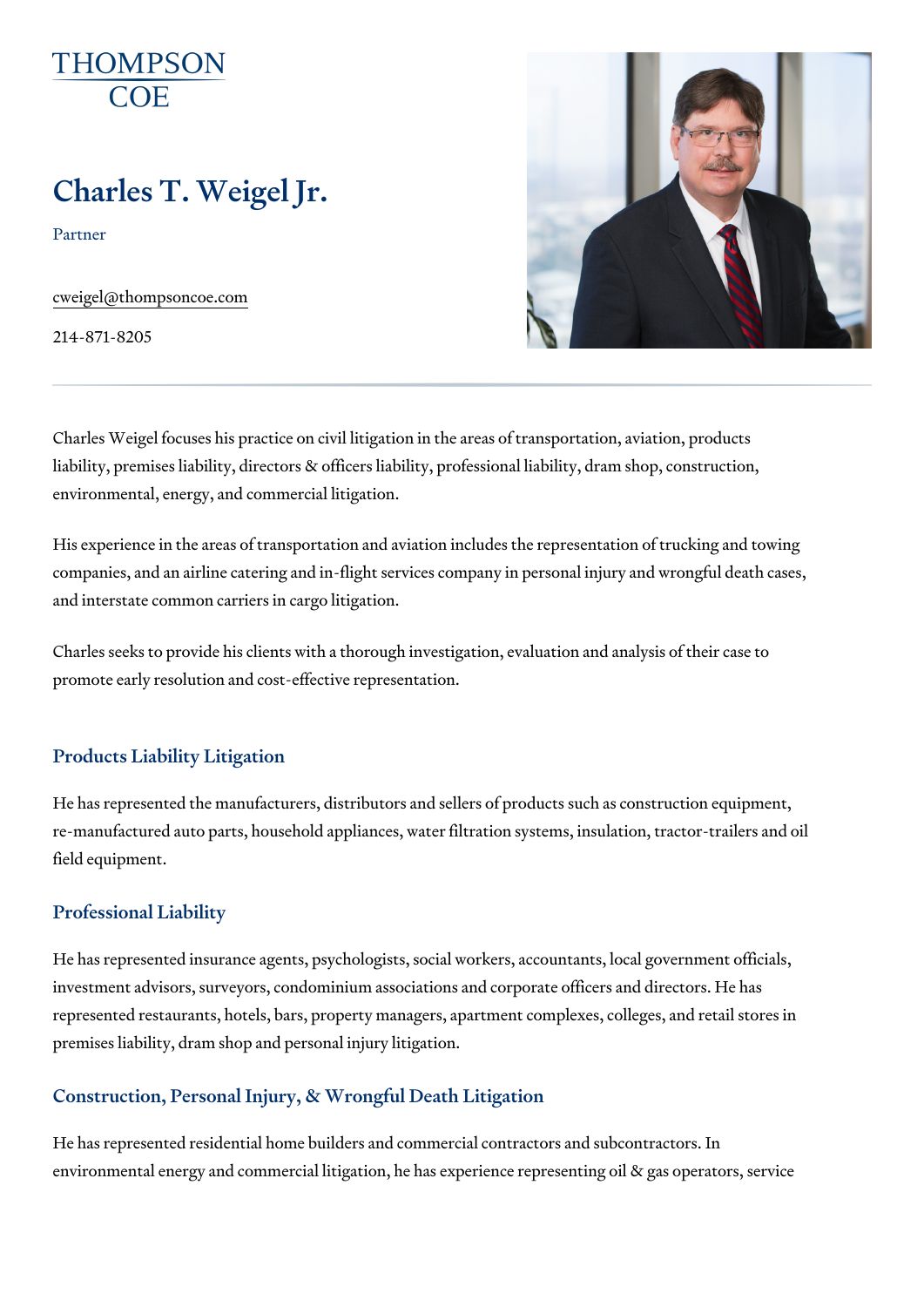companies, and suppliers, chemical manufacturers, land owners, landlords and franchisors.

#### Representative Experience

Obtained summary judgment which was affirmed on appeal in dram shop ac the statutory safe harbor defense in the Texas Dram Shop Act. Faircloth v. Borderlands, a Southwest Grill, Inc. et al., Case No. 11-14-00239-C Eastland, Texas (pet. denied)

Affirming insurance carrier did not have coverage for intentional acts whic constitutional rights. Charbonnet v. Lee, 951 F.2d 638 (5th Cir 1992)

Repudiated the uncalled witness rule in the Fifth Circuit. Hebert v. Wal-Mart Stores, Inc., 911 F.2d 1044 (5th Cir 1990)

Obtained defense verdict in jury trial for global fast food restaurant.

Obtained two defense verdicts in federal jury trials for a national retail st

Obtained summary judgment in federal court in favor of health care provideremployee benefit plan in case involving the wrongful denial of medical ben

Establishing immunity for local government officials involved in passing zo Circuit.

Calhoun v. St. Bernard Parish, 937 F.2d 172 (5th Cir 1991), U.S. cert. den. 502

Affirmed summary judgment for psychologist on the grounds of witness and and the domestic relations exception to diversity jurisdiction. Rogers v. Janzen, 891 F.2d 95 (5th Cir 1989)

Obtained verdict in jury trial enforcing settlement agreement in a construc

Obtained summary judgment for contractor based on the independent contr

### Related Services

[Business and C](https://www.thompsoncoe.com/people/charles-t-weigel-jr/)ommercial

[General Liability/Catas](https://www.thompsoncoe.com/people/charles-t-weigel-jr/)trophic Injury

[Products Liability &](https://www.thompsoncoe.com/people/charles-t-weigel-jr/) Mass Torts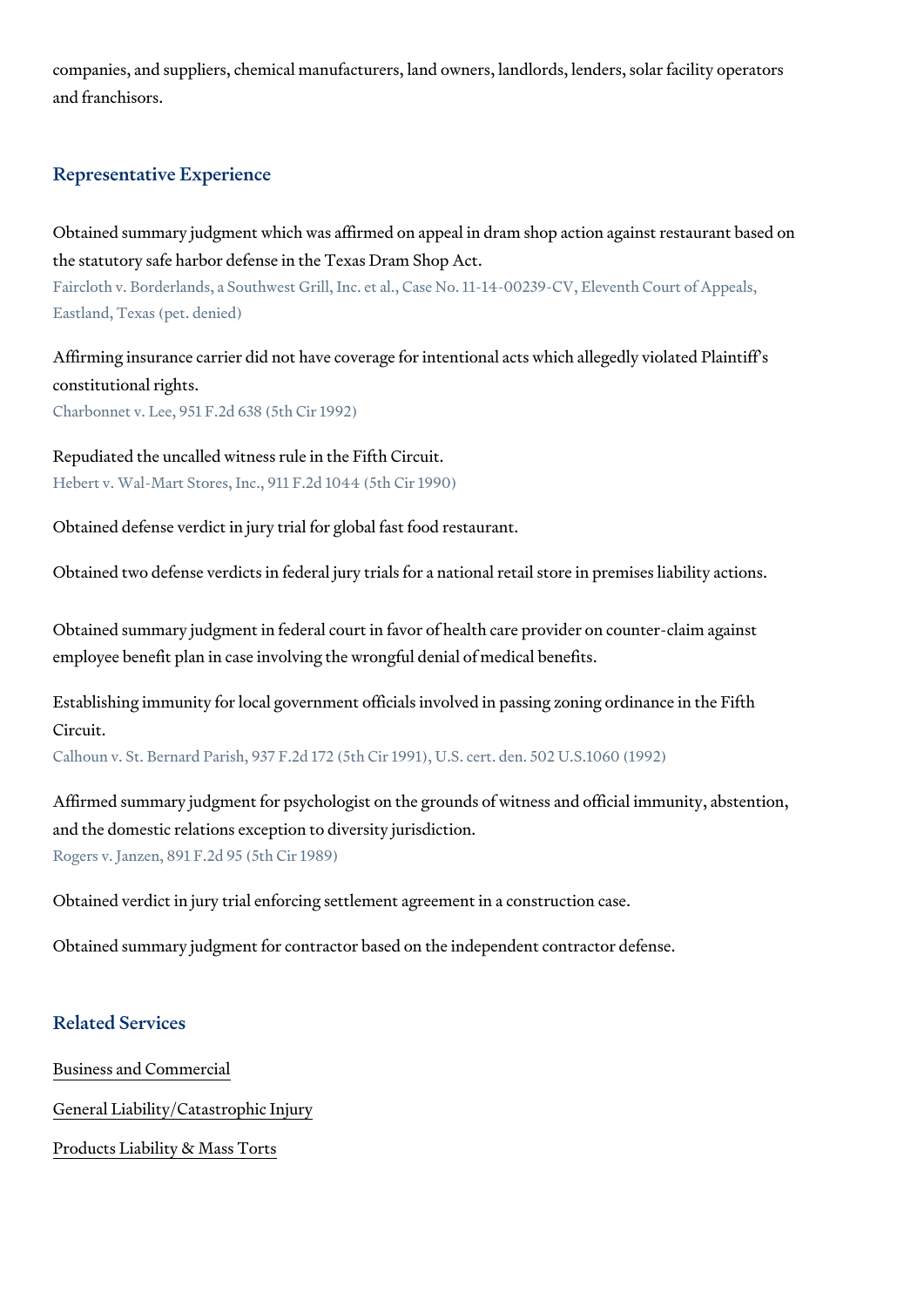[Professional](https://www.thompsoncoe.com/people/charles-t-weigel-jr/) Liability

# Publications & Speaking Engagements

Fracking and the Environment Ace North America 2015

Addressing Circumstantial Evidence of Product Defect in a Fire Case DRI Product Liability Conference 2011

How to Equip Your Business to Avoid a Lawsuit and How to Handle a Lawsu National Mobility Equipment Dealers Association Annual Conference 2007

A Survey of Torts in Workers Compensation and Subrogation Claims ExxonMobil & Sedgewick 2006

# Education, Admissions & Activities

#### EDUCATION

Louisiana State University Paul M. Hebert Law Center J.D., 1988 Phi Delta Phi Martin Inn, President

## Louisiana State University

B.A., magna cum laude, 1984 History Phi Kappa Phi

#### BAR ADMISSIONS

Texas 1994

# Virginia 1992

Louisiana 1988